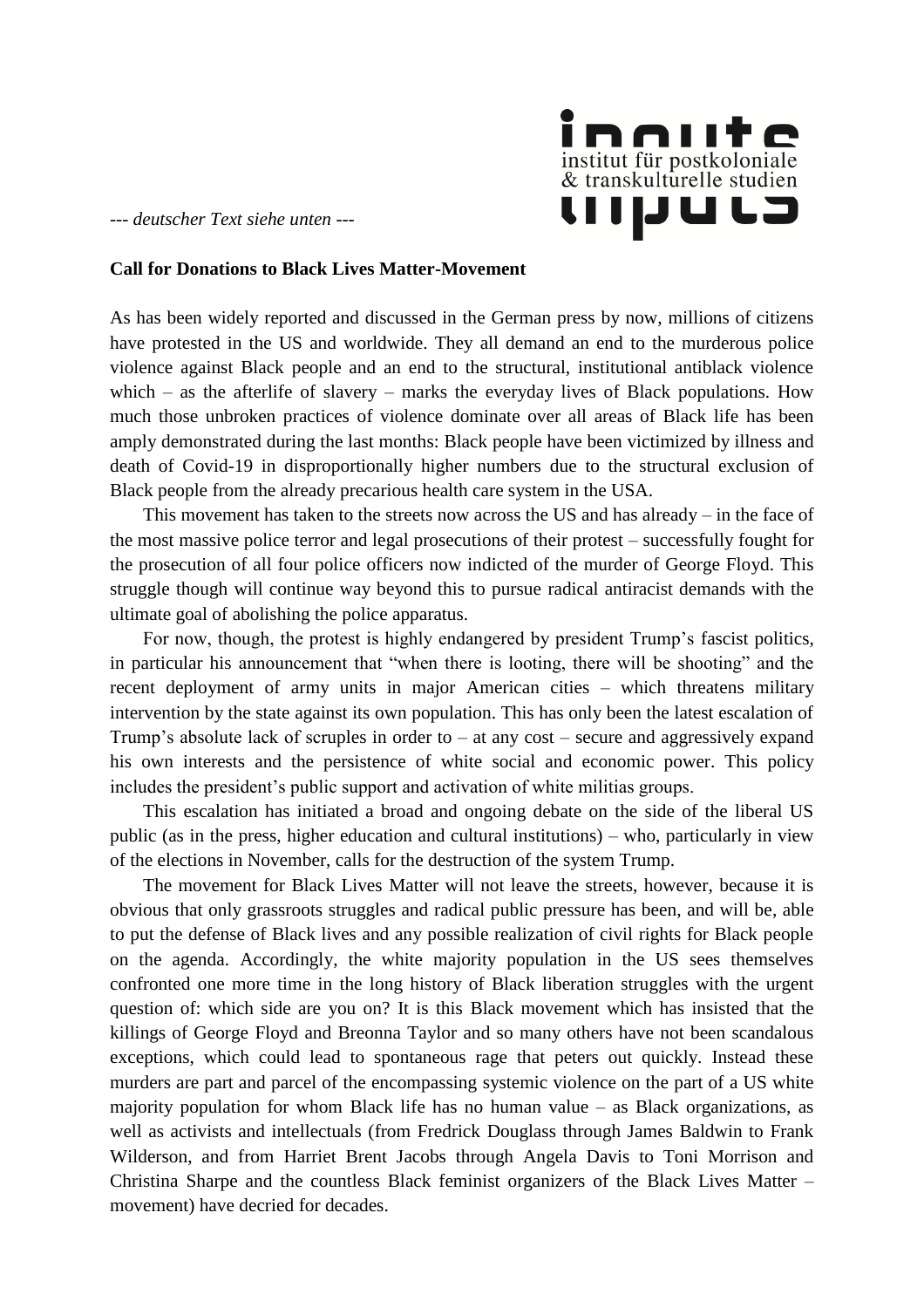As many European, including German, Black organizations, initiatives and activists have amply demonstrated, this structural racism is a transnational practice. Germany's civil structures (in the political, social and cultural sectors – most visibly also the sector of Higher Education) have been and keep reproducing the exclusion of Black people. In Germany, too, the Black community has demanded an end to this systemic racism for decades. At this point, nobody can retreat into a position of ignorant innocence.

The situation now demands not only declarations of solidarity, but instead calls for massive political interventions – this will be a struggle to outlast the sensationalist media agenda of this moment. Right now, the Black Lives Matter-movement urges their allies and supporters to give substantial donations in order to back their work: huge amounts of money will be necessary to finance legal costs but also to support incarcerated activists.

Therefore, the INPUTS at U Bremen, Germany (after correspondence with activist members of the movement), calls on its members and supporters and the public to donate to the following organizations:

Support for incarcerated women: <https://donorbox.org/operationrestoration>

Bail out Fund: <https://actionnetwork.org/fundraising/louisville-community-bail-fund/>

For further information see also:<https://www.aaihs.org/status-of-the-bail-funds/>

-----------------------------------------------------------------------------------------------------------------

## **Spendenaufruf zur Unterstützung der Black Lives Matter-Bewegung**

Wie auch mittlerweile vielfach in der deutschen Presse berichtet und diskutiert, protestieren in den Vereinigten Staaten und weltweit Millionen von BürgerInnen. Sie fordern ein Ende der mörderischen Polizeigewalt gegen schwarze Menschen und der strukturellen, institutionellen antischwarzen Gewaltverhältnisse, die als Nachleben der Versklavung den Alltag der schwarzen Bevölkerung bestimmen. Wie sehr diese ungebrochene Gewalt alle Lebensbereiche dominiert, hat sich gerade in den letzten Monaten wieder gezeigt, in denen schwarze Menschen in skandalös höherer Zahl an Covid-19 erkrankt und gestorben sind, was den strukturellen Ausschluss schwarzer Menschen von den ohnehin prekären Versorgungsleistungen des amerikanischen Staates für seine BürgerInnen deutlich macht.

Diese kämpferische Bewegung, die inzwischen das ganze Land erfasst hat, hat es trotz massivster Einschüchterungen durch Polizeiterror und juristische Verfolgung bisher geschafft, dass alle vier Polizisten, die für die Ermordung George Floyds verantwortlich sind, angeklagt sind. Sie wird weiterkämpfen, um weitergehende antirassistische Forderungen mit dem Fernziel "abolish the police" durchzusetzen.

Zunächst einmal ist dieser Protest aber durch die faschistische Politik Präsident Trumps in höchstem Masse gefährdet, der mit der Ankündigung: "when there is looting, there will be shooting" und der bereits erfolgten Stationierung von Armeeeinheiten in amerikanischen Städten den Einsatz von Militär gegen die eigene Bevölkerung androht. Dies ist nur die letzte